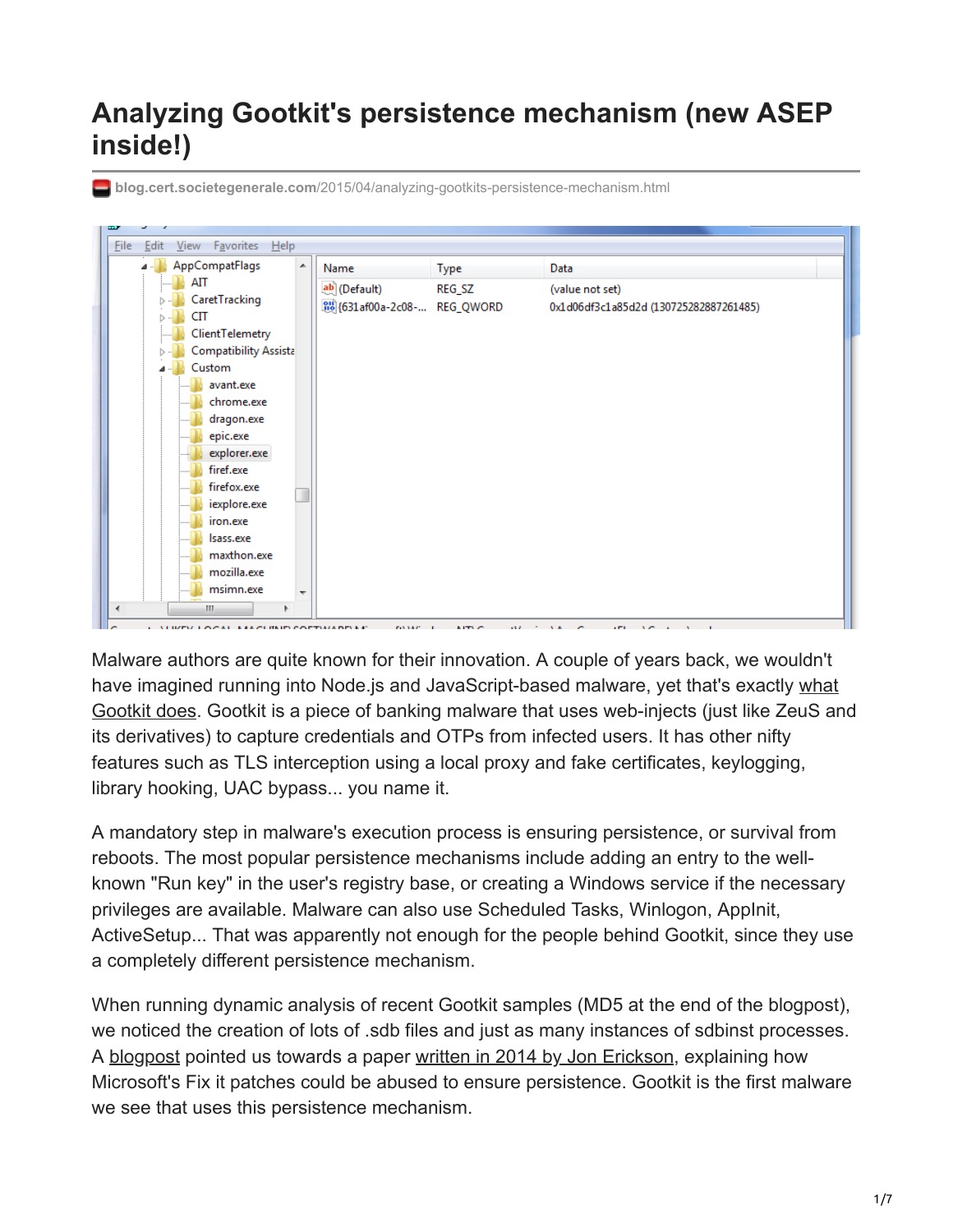Fix-it patches are used by Microsoft to quickly issue patches without having to release entire binaries. They don't modify the target binary itself but instead provide the Windows loader with information allowing it to patch it once it has been loaded in memory. Patches range from performance improvements to security fixes and can be set on individual programs. The information concerning these patches is contained in .sdb files. The Windows loader identifies these files through the following registry keys:

- HKLM\SOFTWARE\Microsoft\Windows NT\CurrentVersion\AppCompatFlags\Custom
- HKLM\SOFTWARE\Microsoft\Windows NT\CurrentVersion\AppCompatFlags\InstalledSDB

The Custom key designates the corresponding GUID in

the InstalledSDB key. InstalledSDB contains a pointer to the SDB file that will actually define where and how to apply the patch.

Since creating this kind of patches imply writing to the HKLM registry key, administrator rights are required.

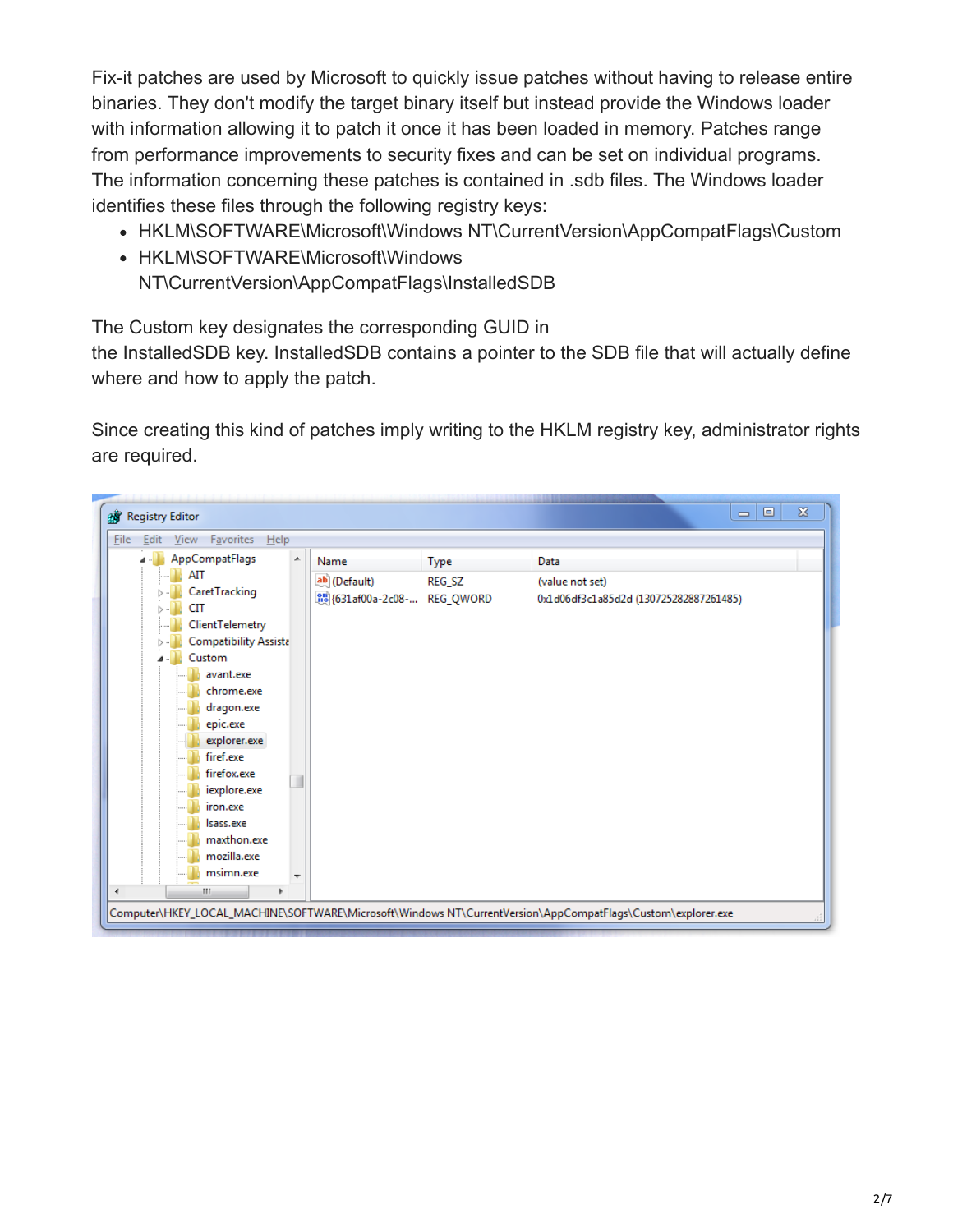| Registry Editor                                                                                                                                                                                                                                                                                                                                                                                                                                                                                                                        |                                                                                                                                |                                                     | $\mathbf{x}$<br>o.<br>الحدا                                                                                                                                                      |
|----------------------------------------------------------------------------------------------------------------------------------------------------------------------------------------------------------------------------------------------------------------------------------------------------------------------------------------------------------------------------------------------------------------------------------------------------------------------------------------------------------------------------------------|--------------------------------------------------------------------------------------------------------------------------------|-----------------------------------------------------|----------------------------------------------------------------------------------------------------------------------------------------------------------------------------------|
| Edit View Favorites<br><b>File</b><br>Help                                                                                                                                                                                                                                                                                                                                                                                                                                                                                             |                                                                                                                                |                                                     |                                                                                                                                                                                  |
| <b>InstalledSDB</b><br>{400e6dc0-b82a-41ce-b}<br>{44f16a57-9d8e-42fe-bfi<br>{5fa4b5f6-e2e3-4435-b5<br>{60af915c-3a57-4b8c-9e<br>{631af00a-2c08-4df2-bb<br>{67f8d457-ad2d-45b9-b<br>{778ad15e-6177-4d58-bi<br>{8aa9b76f-6f44-409e-8f4<br>{938b8c95-9131-49c0-9}<br>{9a5f252c-66c8-4b2e-af<br>{b02f3003-d981-41f7-8a<br>{b2e19949-5f06-460d-8}<br>{b39c3c26-c72f-4403-97<br>/bc395f95-5816-4db0-a2<br>{c14c8098-9d66-42e3-a2<br>{d27e054b-65d4-4275-9}<br>dba99f53-656b-4dd5-a<br>ea793b60-9496-48f2-be<br>ee11157c-9fac-4d91-a0 =<br>m. | Name<br>ab (Default)<br>ab DatabaseDescrip REG SZ<br>DatabaseInstallT REG_QWORD<br>ab DatabasePath<br><b>BUD</b> Database Type | <b>Type</b><br>REG_SZ<br><b>REG SZ</b><br>REG_DWORD | Data<br>(value not set)<br>explorer.exe<br>0x1d06df3c1a85d2d (130725282887261485)<br>C:\Windows\AppPatch\Custom\{631af00a-2c08-4df2-bb02-773ad60da2a5}.sdb<br>0x00010000 (65536) |

The file located at C:\Windows\AppPatch\Custom\{...}.sdb is a binary file. It can be read with a tool like [sdb-explorer.](https://github.com/evil-e/sdb-explorer) sdb-explorer can be used to manipulate .sdb files in many ways, but we'll show how to use it to recover the patch.

sdb-explorer.exe -t file.sdb will generate a tree with the information contained in the SDB file. Here's the tree for patching myie.exe: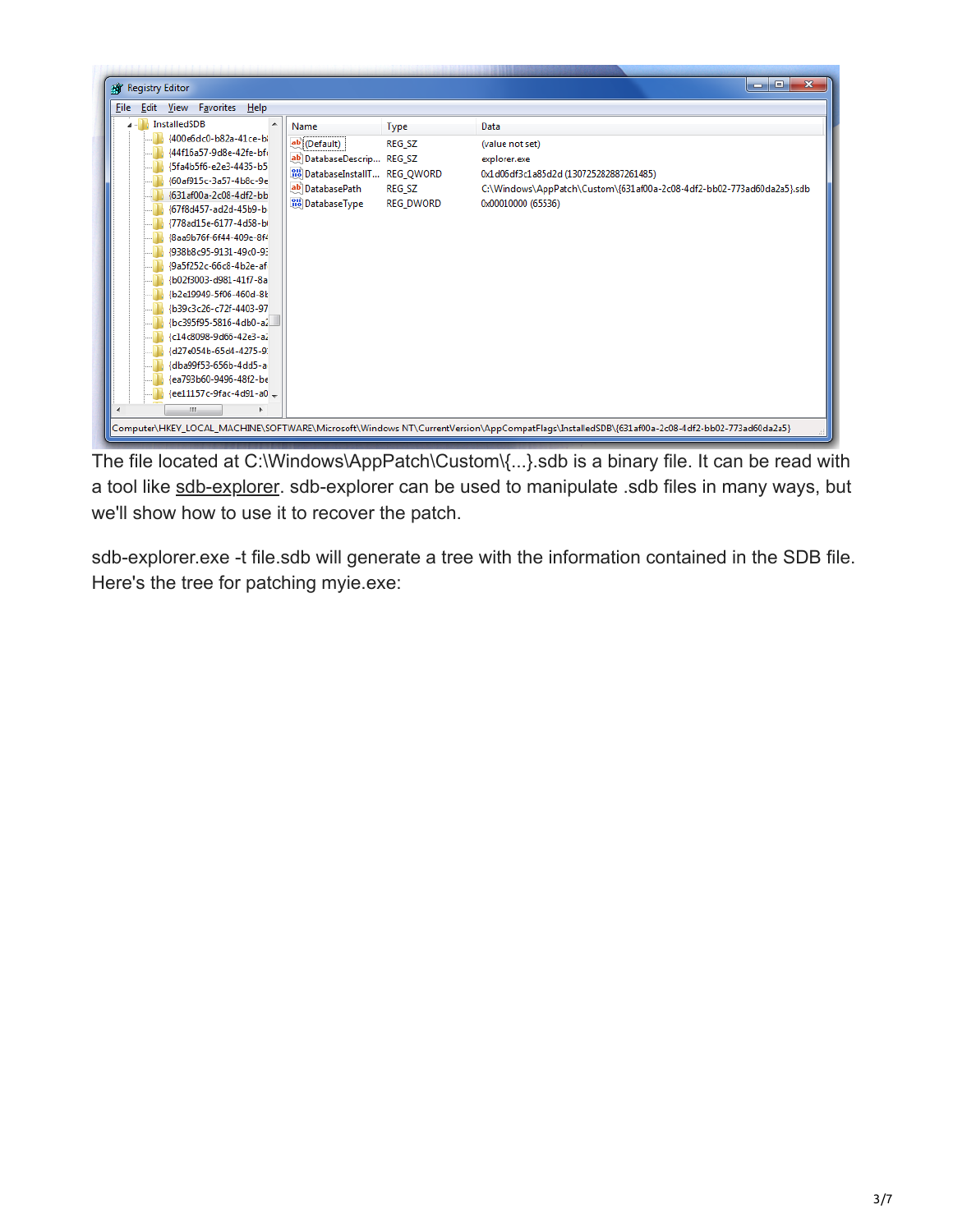```
c TAG 7802 - INDEXES
 12 TAG 7803 - INDEX
 18 TAG 3802 - INDEX_TAG: 28679 (0x7007)
 1c TAG 3803 - INDEX_KEY: 24577 (0x6001)
 20 TAG 4016 - INDEX_FLAGS: 1 (0x1)
 26 TAG 9801 - INDEX_BITS
45 58 45 2e 45 49 59 4d 62 1a 00 00
38 TAG 7001 - DATABASE
 3e TAG 4023 - OS_PLATFORM: 0 (0x0)
 44 TAG 6001 - NAME: myie.exe
 4a TAG 9007 - DATABASE_ID: {5FA4B5F6-E2E3-4435-B56B-70A717FCFA61} NON-STANDARD
 60 TAG 7002 - LIBRARY
 66 TAG 7009 - SHIM_REF
  6c TAG 7005 - PATCH
   72 TAG 6001 - NAME: patchdata0
   78 TAG 9002 - PATCH_BITS
 1a62 TAG 7007 - EXE
 1a68 TAG 6001 - NAME: myie.exe
 1a6e TAG 6006 - APP_NAME: myie.exe
 1a74 TAG 9004 - EXE_ID: {7BFBEB30-D6BB-4CC1-BD6A-E30E8AE75BDA}
 1a8a TAG 7008 - MATCHING_FILE
  1a90 TAG 6001 - NAME: myie.exe
 1a96 TAG 700a - PATCH_REF
  1a9c TAG 6001 - NAME: patchdata0
   1aa2 TAG 4005 - PATCH_TAGID: 108 (0x6c)
1aa8 TAG 7801 - STRINGTABLE
 1aae TAG 8801 - STRINGTABLE_ITEM: myie.exe
 1ac6 TAG 8801 - STRINGTABLE_ITEM: patchdata0
```
The interesting part is 1aa2 TAG 4005 - PATCH\_TAGID: 108 (0x6c). You can dump the patch corresponding to PATCH TAGID: 108 by issuing the command sdb-explorer.exe -p {...}.sdb  $1aa2$  > file.txt

file.txt will have contents similar to this: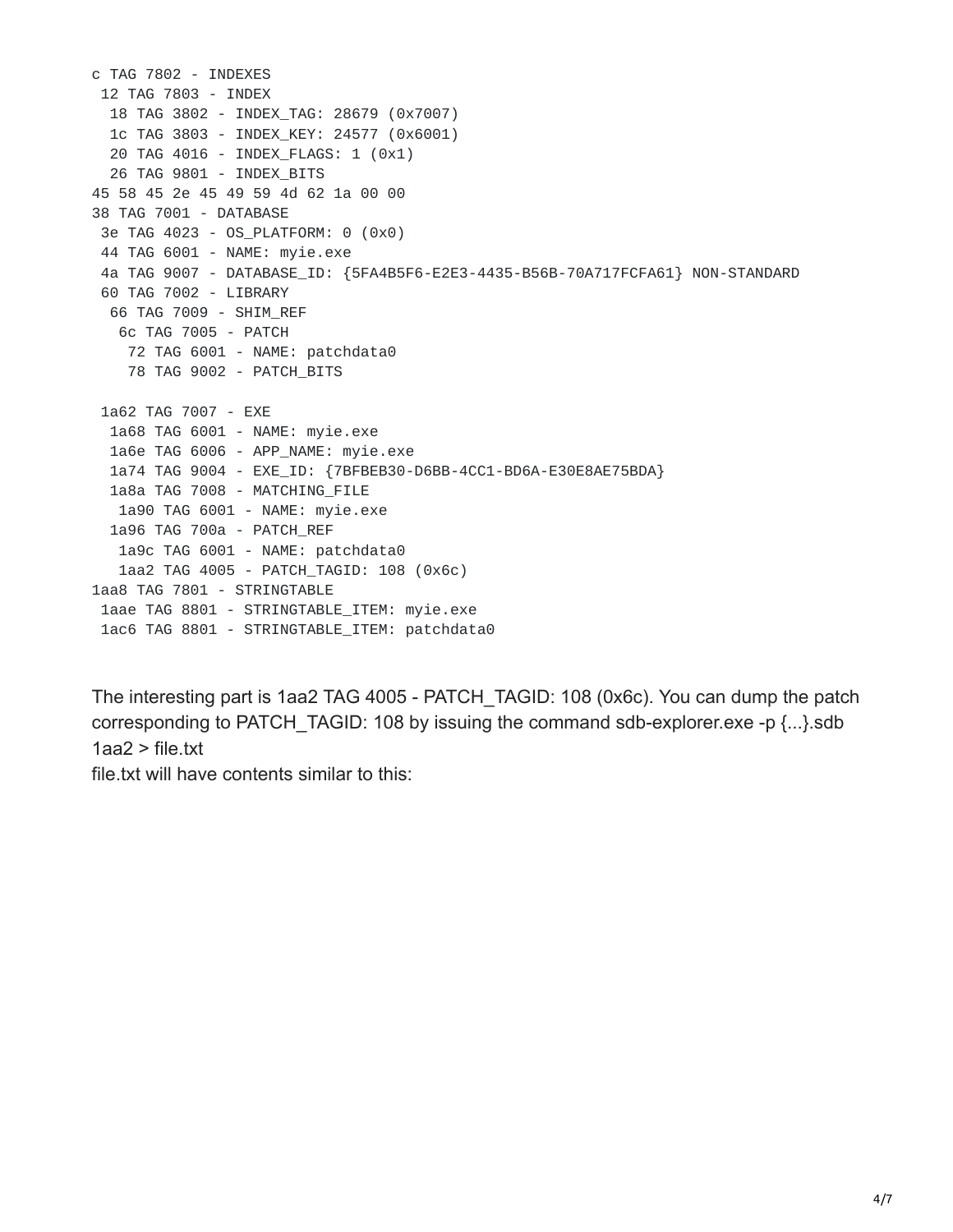00000000: 02 00 00 00 2a 17 00 00 d6 16 00 00 00 80 0c 00 [snip] 000019D0: 00 00 00 00 e8 33 71 07 00 eb f9 00 00 00 00 00 000019E0: 00 00 00 module : kernel32.dll opcode : 2 REPLACE actionSize : 5930 patternSize: 5846 RVA : 0x000c8000 Bytes: 55 8b ec 83 e4 f8 [snip] 5f 5e 5b 8b e5 5d c3 Code: 00000000 55 push ebp 00000001 8bec mov ebp, esp 00000003 83e4f8 and esp, 0xfffffff8 [snip] 000016cf 5f pop edi 000016d0 5e pop esi 000016d1 5b pop ebx 000016d2 8be5 mov esp, ebp 000016d4 5d pop ebp 000016d5 c3 ret module : kernel32.dll opcode : 4 MATCH actionSize : 92 patternSize: 8 RVA : 0x000c5f4b Bytes: 00 00 00 00 00 00 00 00 Code: 00000000 0000 add [eax], al 00000002 0000 add [eax], al 00000004 0000 add [eax], al 00000006 0000 add [eax], al module : kernel32.dll opcode : 2 REPLACE actionSize : 227 patternSize: 143 RVA : 0x000c5f4b Bytes: 55 8b ec 51 51 [snip] 5f 5e 8b e5 5d c3 Code: 00000000 55 push ebp 00000001 8bec mov ebp, esp 00000003 51 push ecx 00000004 51 push ecx [snip] 00000089 5f pop edi 0000008a 5e pop esi 0000008b 8be5 mov esp, ebp

Trying to process patch by tag type: PATCH\_TAGID

## 5/7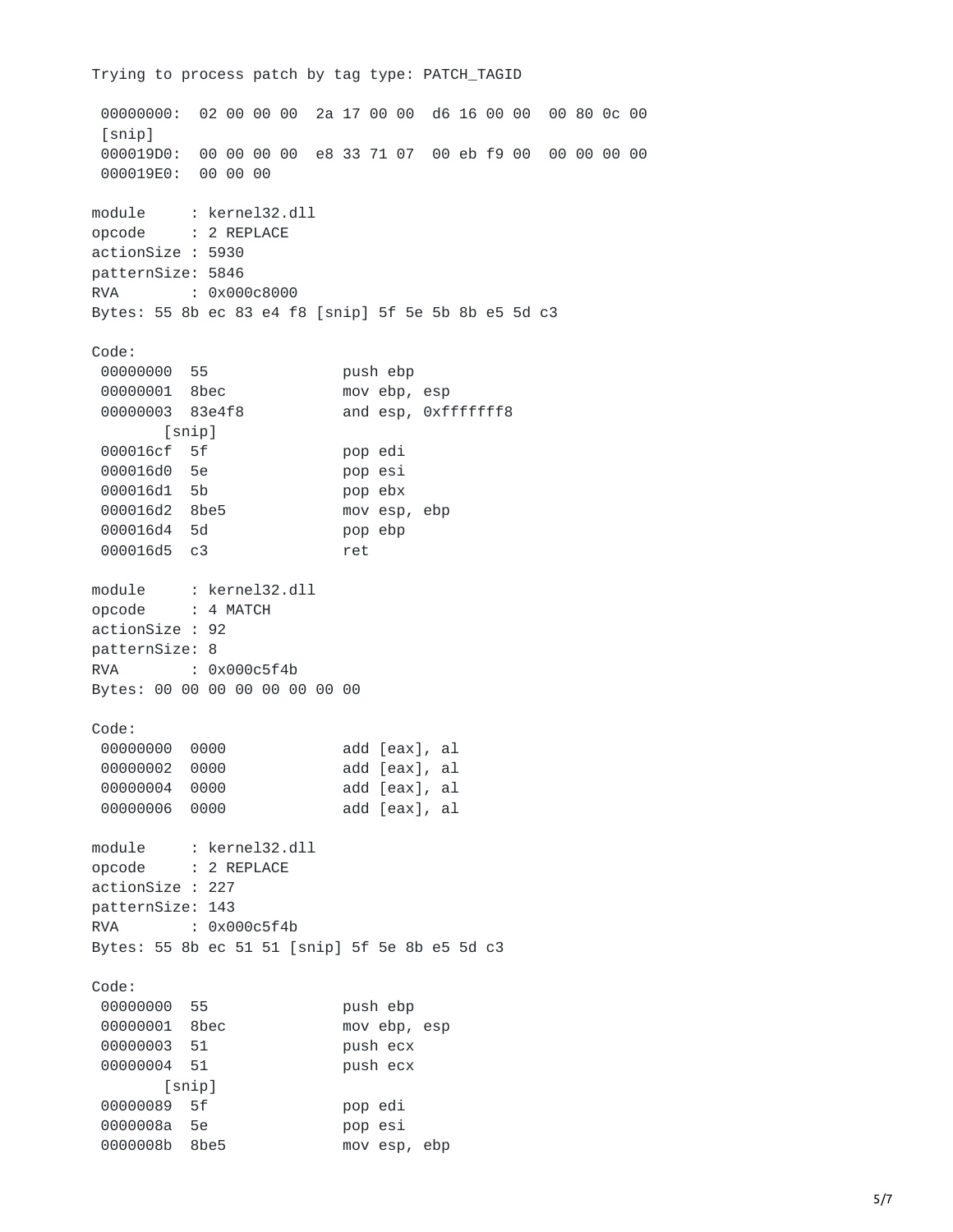0000008d 5d p o p e b p 0000008e c3 r e t module : kernel32.dll opcod e : 4 MATCH a c t i o n S i z e : 9 2 p a t t e r n S i z e: 8 R V A : 0x000c5f3d Bytes: 00 00 00 00 00 00 00 00 Code: 00000000 0000 add [eax], al 00000002 0000 add [eax], al 00000004 0000 add [eax], al 00000006 0000 add [eax], al m o d u l e : kernel32.dll opcod e : 2 REPLACE a c t i o n S i z e : 9 8 p a t t e r n S i z e: 1 4 R V A : 0x000c5f3d Bytes: 83 04 24 02 60 9c e8 03 00 00 00 9d 61 c3 Code: 00000000 83042402 a d d d w o r d [ e s p ] , 0 x 2 00000004 60 p u s h a d 00000005 9c p u s h f d 00000006 e803000000 c a l l 0 x e 0000000b 9d p o p f d 000000c 61 p o p a d 000000d c3 r e t module : kernel32.dll opcod e : 4 MATCH a c t i o n S i z e : 8 9 p a t t e r n S i z e: 5 R V A : 0x0004ee05 Bytes: 90 90 90 90 90 Code: 00000000 90 n o p 00000001 90 n o p 00000002 90 n o p 00000003 90 n o p 00000004 90 n o p module : kernel32.dll opcod e : 2 REPLACE a c t i o n S i z e : 9 1 p a t t e r n S i z e: 7 R V A : 0x0004ee05 Bytes: e8 33 71 07 00 eb f9

Code: